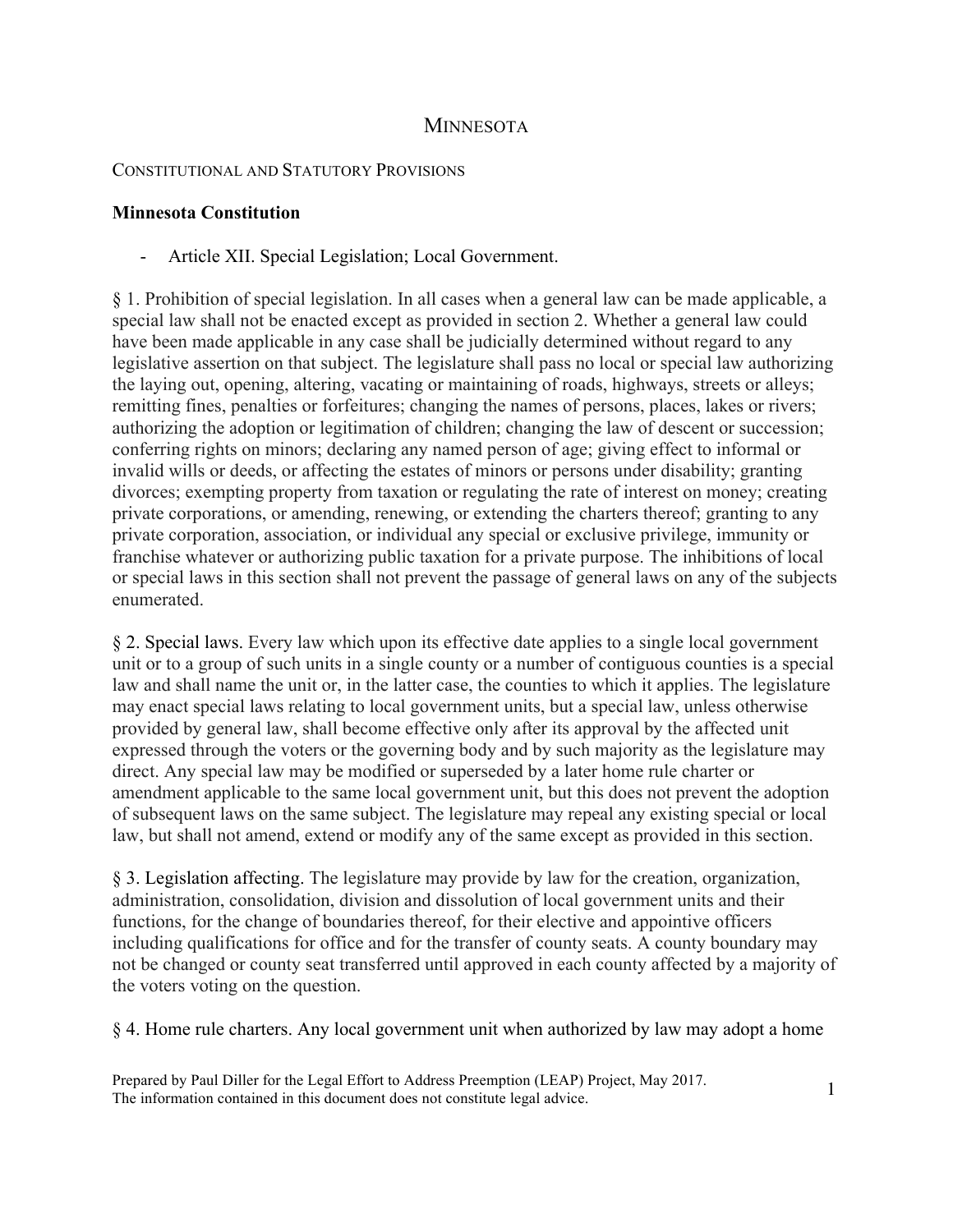rule charter for its government. A charter shall become effective if approved by such majority of the voters of the local government unit as the legislature prescribes by general law. If a charter provides for the consolidation or separation of a city and a county, in whole or in part, it shall not be effective without approval of the voters both in the city and in the remainder of the county by the majority required by law.

- MINN. STAT. § 410 covers charter cities; § 412 governs statutory (non-charter) cities.

## HOME RULE STRUCTURE, INCLUDING LACK OF IMMUNITY FROM STATE PREEMPTION

As a general rule, in matters of municipal concern, Minnesota home-rule cities have all the legislative power possessed by the state legislature, save such power that has been expressly or impliedly withheld.<sup>1</sup> The constitution and statutes speak little of powers; hence, the charter defines a home-rule city's power. Non-home-rule, or statutory, cities, by comparison, have less control over their form of municipal government and must choose one of three forms from a statutory menu.<sup>2</sup>

Although the Minnesota courts speak of "municipal concern," it does not appear that this serves as a limitation on local initiative power. Indeed, in some cases the Minnesota Supreme Court has assumed that local initiative power is co-extensive with the police power.<sup>3</sup> At least for municipalities with a general welfare clause in their charters, the clause "will be construed liberally to allow effective self-protection by the municipality."<sup>4</sup>

There is no line of cases articulating the possibility of immunity to express preemption of local law by the legislature, and the courts recognize implied preemption in defined circumstances.<sup>5</sup> In a supreme court decision upholding the preemption of a Minneapolis domestic-partner benefits ordinance, one justice dissented on the grounds that "the grant of medical benefits to city employees is solely of local concern and pertaining to management of municipal government,"<sup>6</sup> but this dissent appears to have been a voice in the judicial wilderness.

While the state legislature can pass special legislation that "applies to a single local governmental unit or to a group of such units in a single county," the local government can modify or repeal the measure with a later home rule charter or amendment.<sup>7</sup> The state constitution provides a default rule requiring that a local government approve special legislation,

 $\frac{1}{1}$ <sup>1</sup> State ex rel. Town of Lowell v. City of Crookston, 91 N.W.2d 81 (Minn. 1958).

<sup>&</sup>lt;sup>2</sup> Minn. Stat. § 412 (2017) (offering a standard governance plan and an "Optional Plan A" and "B").

<sup>&</sup>lt;sup>3</sup> E.g., Mangold Midwest Co. v. Village of Richfield, 143 N.W.2d 813, 815 (Minn. 1966) (noting that ordinances are passed by municipalities "in the exercise of the police power").

 $^{4}$  *Id.* at 820.<br> $^{5}$  *Id.* at 816 (articulating standards for conflict preemption).<br> $^{6}$  Lilly v. City of Minneapolis, 527 N.W.2d 107, 115 (Minn. 1995).

<sup>&</sup>lt;sup>7</sup> MINN. CONST. art. XII, § 2; Davies v. City of Minneapolis, 316 N.W.2d 498 (Minn. 1982) (concluding that a law requiring that any new sports facility be located in Hennepin county was special legislation).

Prepared by Paul Diller for the Legal Effort to Address Preemption (LEAP) Project, May 2017. The information contained in this document does not constitute legal advice.